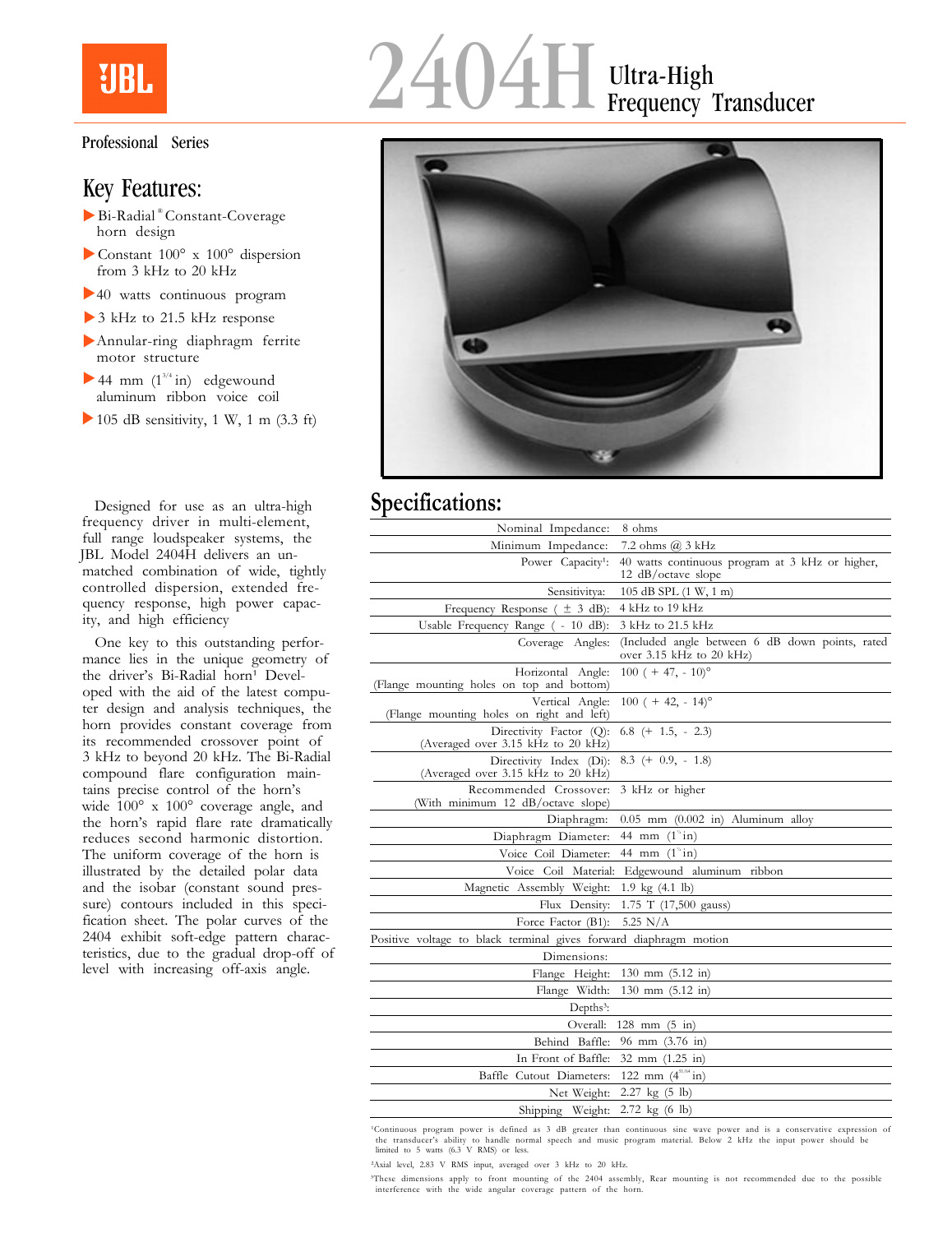## • 2404H Ultra-High Frequency Transducer

The coverage pattern of the Bi-Radial horn provides precise pattern control and excellent frequency response even at extreme oblique off-axis angles (off-axis both horizontally and vertically). This behavior is illustrated in this specification sheet with polar data taken at an oblique angle of 45° in addition to the usual horizontal and vertical polar curves. Additional data on the directional characteristics of the 2404 is illustrated in 10 kHz octave bandwidth isobar contours. These contours represent the sound pressure distribution in the front hemisphere of the horn. The contours show the excellent symmetrical soft-edge coverage that the Bi-Radial horn provides.

Coupled to the horn is a constant area phasing plug and an annular ring diaphragm ferrite motor structure.

The phasing plug maintains constant phase and amplitude. The annular voice coil diaphragm is pneumatically formed of fatigue-resistant aluminum and utilizes an optimally constructed voice coil former and the latest in high temperature adhesive technology to substantially increase the driver's power capacity. A ferrite magnetic structure provides a high flux level for extended response and maximum efficiency while maintaining traditional JBL tolerances in assembly and manufacture.

1 Patent No. 4,308,932. Further information on the Bi-Radial horns can be found in a paper by D. Smith, D Keele, and J Eargle, Improvements in Monitor Loudspeaker Systems, pre-sented at the 69th Convention of the Audio Engineering Society (May 1981). AES Preprint 1784 (F-4) available from JBL Professional.

## **Architectural Specifications:**

The transducer shall have a measured sensitivity (SPL at 1 m with a 1 W input swept from 3 kHz to 20 kHz) of a least 105 dB on axis. Onaxis frequency response measured under free field conditions at a distance of  $1 \text{ m}$  (3.3 ft) or more shall extend from 3 kHz to 20 kHz.

Horizontal and vertical dispersion shall be a constant 100° x 100° from 3 kHz to 20 kHz when measured at the 6 dB down points relative to on-axis frequency response characteristics using <sup>1/3</sup>-octave band pink noise as the signal source. Nominal impedance shall be 8 ohms and power capacity shall be at least 40 watts normal program material.

The transducer shall have a maximum flange size of 130 mm x 130 mm (5.12 in x 5.12 in) and a depth of 128 mm (5 in) and weigh not less than 11 kg (5 lb). The horn shall be injection molded structural foam polycarbonate.

All magnetic assembly parts shall be machined from cast or extruded billet stock.

Voice coil diameter shall be 44 mm (13<sup>\*</sup>in), operating in a magnetic field whose flux density measures at least 1.75 tesla (17,500 gauss). Voice coil wire shall be aluminum, milled to a ribbon then wound by hand on its edge and mated to an anodized aluminum diaphragm. The transducer shall be JBL Model 2404H.

JBL continually engages in research related to product improvement. New materials, production methods, and design refinements are introduced into existing products without notice as a routine expression of that philosophy. For this reason, any current JBL product may differ in home respect from its published description, but will always equal or exceed the original design specifications unless otherwise stated.



**Frequency response and impedance.**

Frequency response of the 2404, measured on axis at a distance of 1 meter with 1 watt (2.83 V RMS) applied, in a reflection-free environment, with impedance vs frequency curve. Unit free standing (without baffle).



## **Horizontal off-axis response.**

Horizontal off-axis response taken at 15 degree intervals out to 90 degrees off axis.



### **Vertical off-axis response.**

Vertical off-axis response taken at 15 degree intervals out to 90 degrees off axis.



Beamwidth ( - 6 dB) vs Frequency.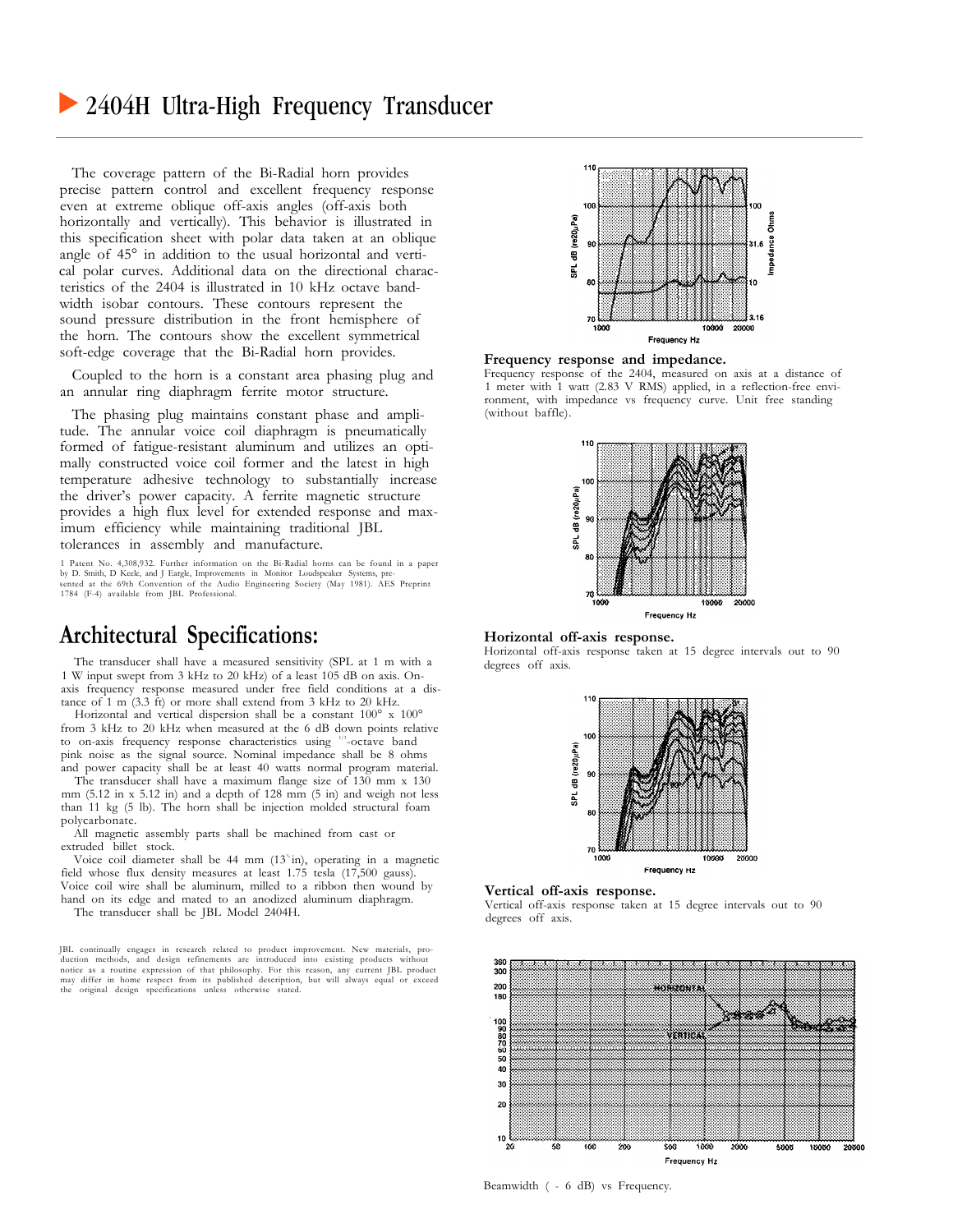

**Directivity vs Frequency**



# $02$ ś ě  $+$

**Horizontal polar response.**<br>
Composite <sup>10</sup>-octave polar bandwidth responses of the 2404 in the Composite polar response of the 2 horizontal plane over the range of 3.15 kHz to 20 kHz (1 meter measurement distance in an anechoic chamber, all polars normalized to on axis). Unit free standing (without baffle).



**Vertical polar response.** Composite polar responses of the 2404 in the vertical plane. Same test conditions as horizontal.

**Oblique polar response.**<br>Composite polar response of the 2404 in an oblique plane tilted at an angle of 45 degrees. Same test condition as horizontal.



**Frontal isobar contours.** 10 kHz octave bandwidth (7.07 kHz to 14.14 kHz) constant sound pressure contours of 0 to  $-$  15 dB in steps of  $-$  3 dB. The contours are plotted on polar grid lines with on axis being the center of the plot. The data was gathered by taking an octave polar plot at all oblique angles from  $0^{\circ}$  (horizontal to  $900^{\circ}$  (vertical) in steps of 15°. Same test conditions as horizontal polar response.